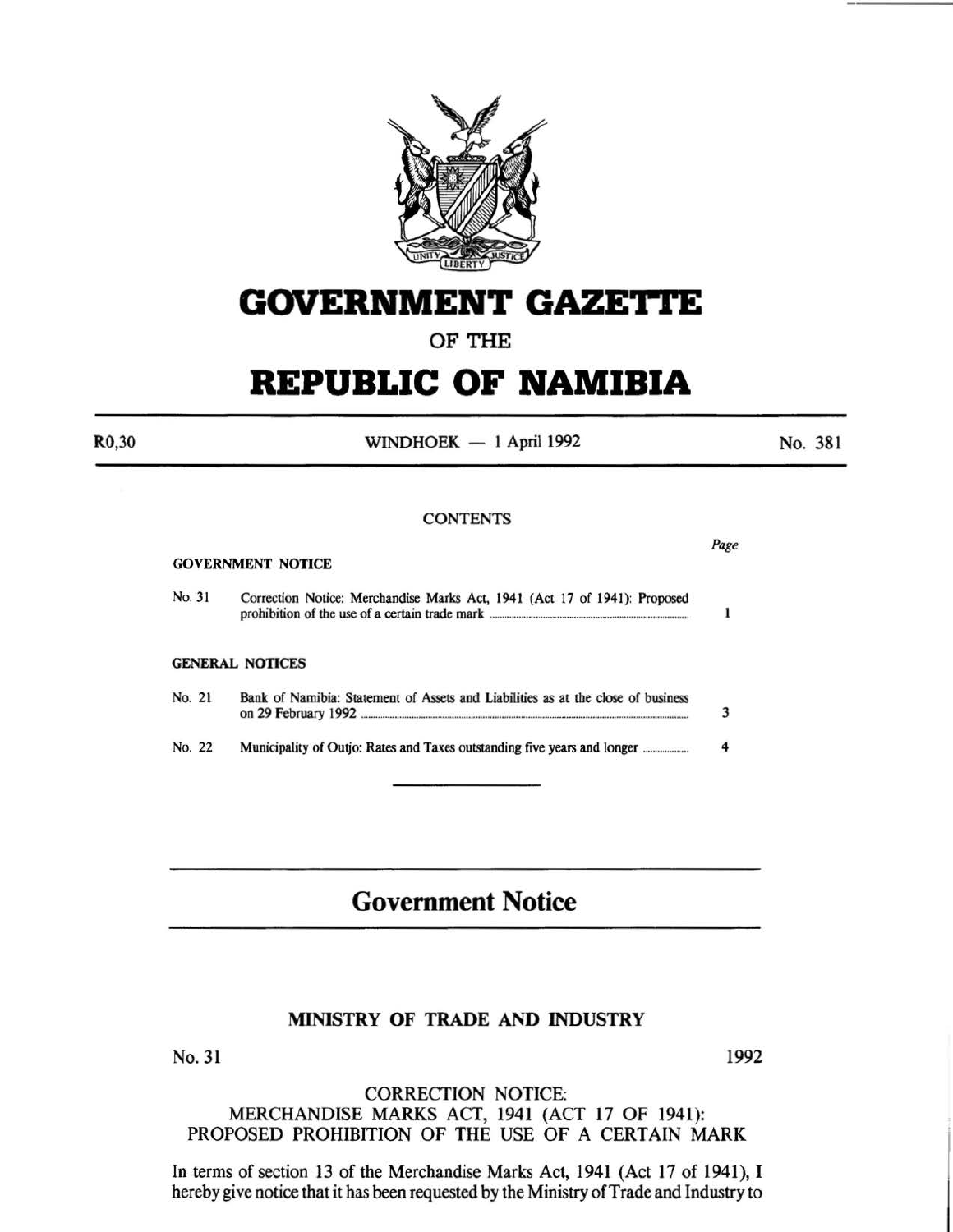prohibit, under section 15(1) of the said Act, the use by any person other than the said Ministry, of the mark shown in connection with any trade, business, profession or occupation or in connection with a trade mark, mark or trade description applied to goods:



The above-mentioned mark shall lie open to inspection at the office of the Permanent Secretary: Trade and Industry, Section: Trade Marks, Trust Centre, Independence A venue, Windhoek.

I hereby invite persons interested in the matter to submit, in writing, any representations which they wish to make in connection with the matter to the Permanent Secretary: Trade and Industry, P.O. Box 21214, Windhoek, 9000, within a period of thirty days from the date of publication of this notice.

Given under my Hand and the Seal of the Republic of Namibia at Windhoek this 18th day of March, One Thousand Nine Hundred and Ninety-two.

Sam Nujoma President BY ORDER OF THE PRESIDENT-IN-CABINET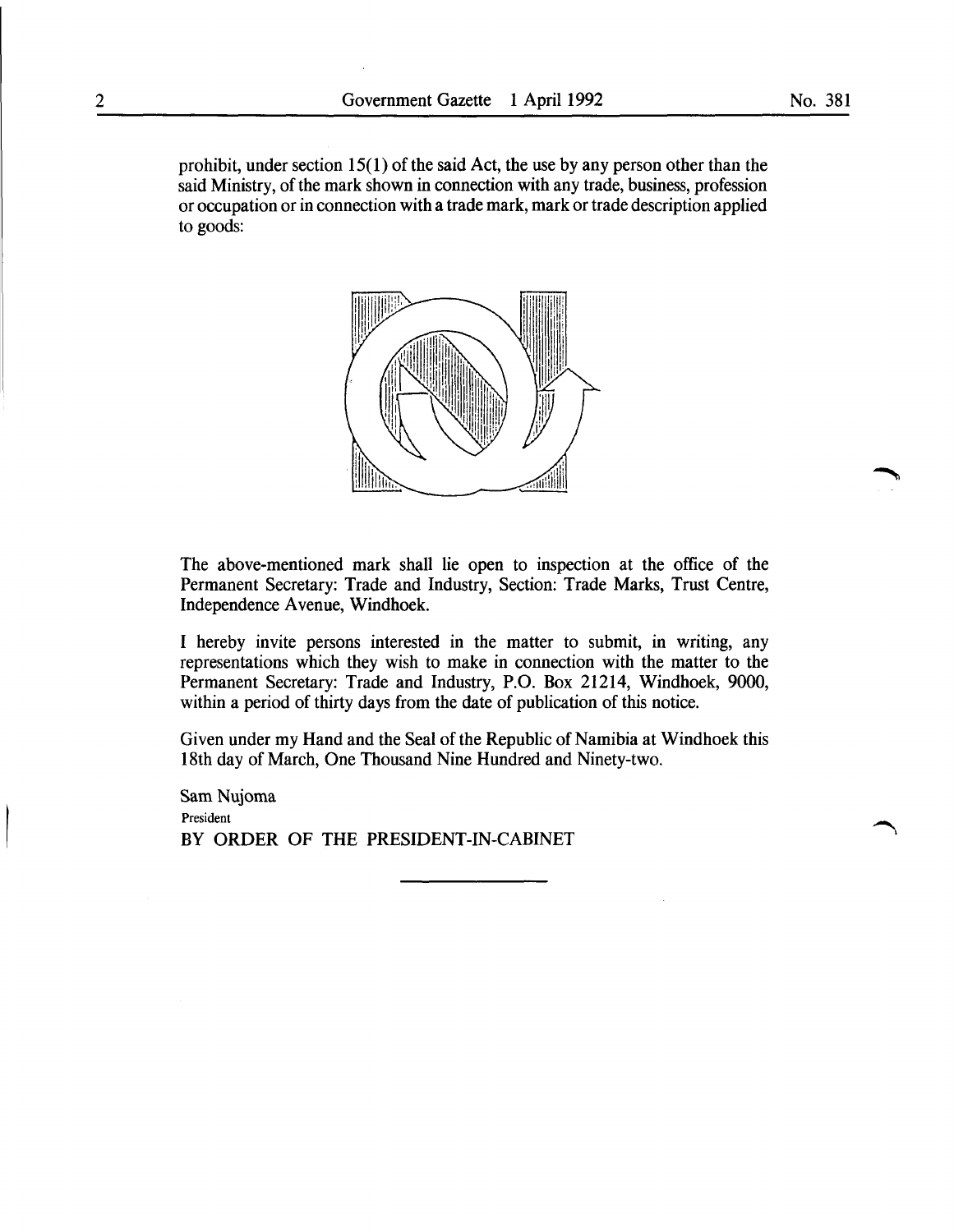-

# **General Notices**

### BANK OF NAMIBIA

No. 21 1992

STATEMENT OF ASSETS AND LIABILITIES AS AT THE CLOSE OF BUSINESS ON 29 FEBRUARY 1992

|                                                 | <u>29-02-1992</u>          | <u>31-01-1992</u>        |
|-------------------------------------------------|----------------------------|--------------------------|
| Liabilities                                     | R                          | R                        |
| Share Capital                                   | 20,000,000                 | 20,000,000               |
| General Reserve                                 | 458,495                    | 458,496                  |
| Revaluation Reserve                             | 647,527                    | 519,058                  |
| Special Reserve                                 | 443,096                    | 443,096                  |
| <i>Deposits:</i>                                |                            |                          |
| <i>Government</i>                               | 97,088,892                 | 100,875,200              |
| Bankers - Current                               | 5,855                      | 1,958                    |
| - Reserve                                       | 14,813,000                 | 13,037,000               |
| Other                                           | 715,597                    | 715,597                  |
| Allocation of Special                           |                            |                          |
| Drawing Rights                                  |                            |                          |
| Other Liabilities                               | <u>9,221,870</u>           | <u>4,132,693</u>         |
| TOTAL LIABILITIES                               | 143,394,332                | 140,183,098              |
| ASSETS                                          |                            |                          |
| <i>External:</i>                                |                            |                          |
|                                                 |                            |                          |
| Rand Coin                                       | 267,805                    | 218,384                  |
| Balances with other banks                       | 437,418                    | 958                      |
| IMF - Reserve tranche                           |                            |                          |
| - Special drawing rights                        | 39,253                     | 37,885                   |
| - Rand Subscription                             | 657,634                    | 657,634                  |
| Investments - Rand Currency<br>- Other Currency | 117, 333, 647<br>9,507,295 | 118,088,972<br>7,517,472 |
| <i>Domestic:</i>                                |                            |                          |
| Loans and advances                              |                            |                          |
| Claims on the Government                        |                            |                          |
| Fixed assets                                    | 9,011,030                  | 9,109,094                |
| Other assets                                    | <u>6,140,250</u>           | <u>4,552,699</u>         |
| <i><b>TOTAL ASSETS</b></i>                      | 143, 394, 332              | 140, 183, 098            |
|                                                 |                            |                          |

Erik L Larlston

*ACTING GOVERNOR* 

*E Lule GENERAL MANAGER*